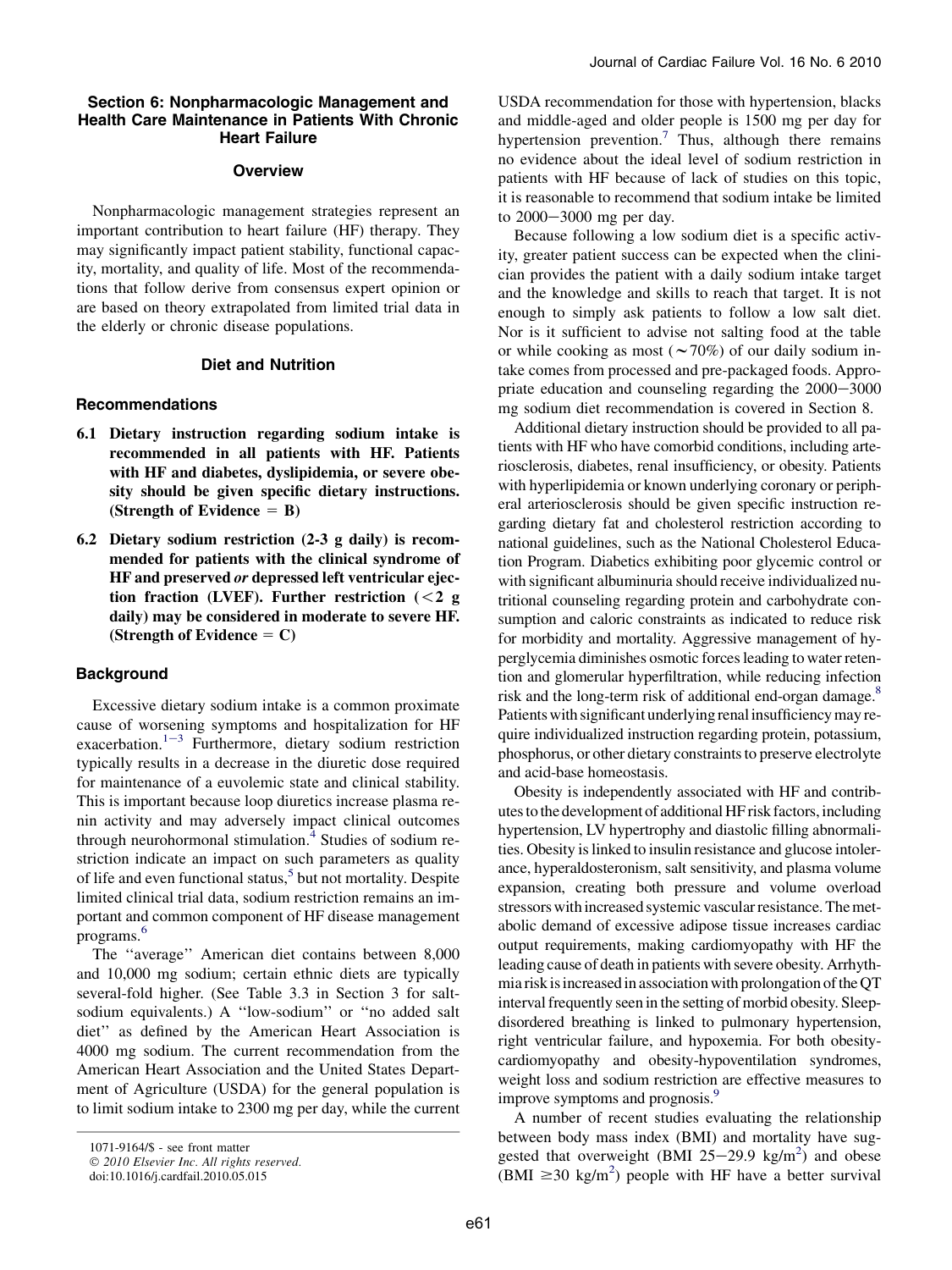than healthy weight people (BMI  $18.5-24.9$  $18.5-24.9$  $18.5-24.9$  kg/m<sup>2</sup>) with  $HF<sup>10–13</sup>$  $HF<sup>10–13</sup>$  $HF<sup>10–13</sup>$  Reasons for this "obesity paradox" remain unexplained. Low BMI ( $\langle 18.5 \text{ kg/m}^2 \rangle$  $\langle 18.5 \text{ kg/m}^2 \rangle$  $\langle 18.5 \text{ kg/m}^2 \rangle$  subjects with HF appear to have the highest mortality.<sup>[11](#page-8-0)-14</sup> At least one study suggests that severely obese subjects (BMI  $\geq$ 35 kg/m<sup>[2](#page-8-0)</sup>) also have a higher mortality than normal weight or mild to moderately obese people with HF, resulting in a ''J'' shaped curve for the BMI-mortality relationship.<sup>[14](#page-8-0)</sup>

When risk of death was assessed in 359,387 people from the general population using BMI, waist circumference and waisthip ratio, general and abdominal obesity were associated with risk of death[.15](#page-8-0) In patients with HF, central adiposity, assessed by waist-hip ratio, but not BMI, was predictive of all-cause mortality independent of age and gender.<sup>16</sup> Of note, waisthip ratio was more strongly associated with LV diastolic function as well. After adjustment for LVEF and diastolic function, waist-hip ratio was no longer a risk factor for mortality. Thus, ventricular dysfunction may be an important mediating factor between waist-hip ratio and mortality.<sup>16</sup> Another explanation for the "obesity paradox" may be that it is the change in weight over time, not the specific weight at any given time, that predicts mortality. Normal weight people with HF may have been overweight or obese and are actively losing weight.<sup>11</sup> It is also possible that HF is detected earlier in overweight and obese people due to symptom exacerbation caused by excess weight.<sup>12</sup> Other explanations include the use of higher doses of beneficial medications or the benefits of elevated TNF-a receptor levels in the obese.<sup>17,18</sup> Although it seems unlikely that there is a beneficial effect of obesity in people with HF, the explanation for the ''obesity paradox'' remains uncertain. Until further data are available, caloric restriction as part of the treatment of the severely obese patient with HF and weight stabilization or reduction in overweight and mildly obese patients seems reasonable.

There are defined risks of extreme calorie and carbohydrate restriction that may be increased in patients with HF. Electrolyte abnormalities and ketosis may occur with these diets and require frequent monitoring and physician oversight.

For HF patients with a BMI  $>$  35, gastrointestinal surgery is an option, with operative risk dependent on clinical symptoms, hemodynamic stability, and stability of coronary artery disease.<sup>[19](#page-8-0)</sup> Surgical intervention is the only weight loss therapy with reasonable long-term result maintenance, although operative morbidity and mortality are substantial. $^{20}$  $^{20}$  $^{20}$  One recent study found that weight reduction after bariatric surgery in subjects with morbid obesity may reverse LV hypertrophy.[19](#page-8-0) Preliminary data also suggest that in subjects with morbid obesity and reduced systolic function, bariatric sur-gery may lead to improvements in cardiac function.<sup>21-[23](#page-8-0)</sup> It is therefore a consideration in morbidly obese patients for whom all other weight loss measures have failed.

# Recommendation

6.3 Restriction of daily fluid intake to  $<$  2 L is recommended in patients with severe hyponatremia

(serum sodium  $\langle 130 \text{ mEq/L} \rangle$  and should be considered for all patients demonstrating fluid retention that is difficult to control despite high doses of diuretic and sodium restriction. (Strength of Evidence  $= C$ )

# **Background**

Fluid restriction is indicated in the setting of symptomatic hyponatremia (serum sodium  $\langle 130 \text{ mEq/L} \rangle$ , whether or not it is precipitated by pharmacologic therapy. Concomitant dietary sodium restriction facilitates maximal diuresis and may reduce hospital length of stay. In the outpatient setting, fluid restriction generally is reserved for advanced HF refractory to high doses of oral diuretic agents. Fluid restriction in the outpatient setting has many inherent logistical difficulties, often leading to increased stress, anxiety, and poor adherence with therapy. Most disease management programs monitor patient volume status reliably and effectively through the attainment of daily morning weight, rather than through patient measurement of daily intake and output.<sup>[24](#page-8-0)</sup>

Apparent diuretic refractoriness is most often a reflection of nonadherence with dietary sodium restriction or prescribed pharmacologic therapy, unrecognized drug interactions (eg, nonsteroidal anti-inflammatory agents [NSAIDs] and glitazones) or the uncommon patient with excessively high fluid intake ( $> 6$  L/day). Physiologic diuretic refractoriness can be observed with chronic loop diuretic administration, primarily from distal renal tubular hypertrophy that facilitates enhanced sodium reabsorption. On the other hand, "true" diuretic refractoriness may reflect underlying disease progression with reduced cardiac output and effective renal plasma flow, development of significant intrinsic renal insufficiency, or nephrosis.

#### Recommendation

6.4 It is recommended that specific attention be paid to nutritional management of patients with advanced HF and unintentional weight loss or muscle wasting (cardiac cachexia). Measurement of nitrogen balance, caloric intake, and prealbumin may be useful in determining appropriate nutritional supplementation. Caloric supplementation is recommended. Anabolic steroids are not recommended for cachexic patients. (Strength of Evidence  $= C$ )

### Background

Cardiac cachexia is a well-described phenomenon that is associated with intense activation of the cytokine, tumor necrosis factor- $\alpha$ , or chronically low cardiac output states. Similar features are observed in patients with terminal cancer, acquired immunodeficiency syndrome (AIDS), and chronic inflammatory diseases. Such patients are at extremely high risk for serious morbidity, such as infection, hospitalization and impaired wound healing.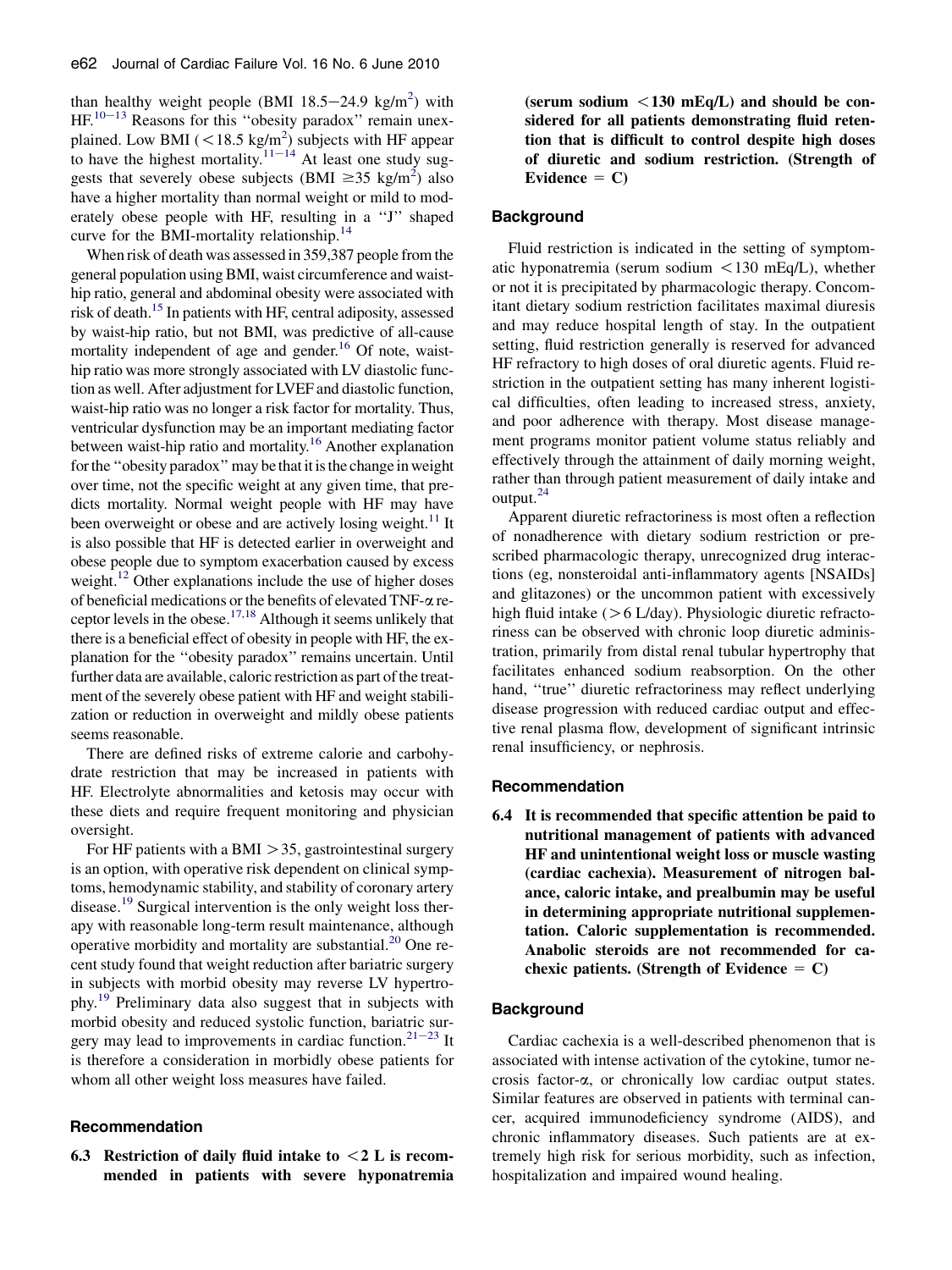In HF patients with reduced LVEF, tumor necrosis factora, levels are highest in advanced disease and correlate with the highest risk of mortality. Formal metabolic evaluation and determination of minimal nutritional requirements should be strongly considered for patients demonstrating this musclewasting syndrome. Specific recommendations have been made for these patients, including altering the size and fre-quency of meals and ensuring a high-energy diet.<sup>[25](#page-8-0)</sup>

There are no data to support the use of anabolic steroids or human growth hormone supplementation in patients with cardiac cachexia and skeletal muscle wasting. Initial enthusiasm for this approach was based on data suggesting that small doses of testosterone have a beneficial effect on dysfunctional myocardium.[26](#page-8-0) However, long-term exposure to these compounds has been reported to increase ischemia risk and to promote adverse ventricular remodeling risk. Fluid retention and electrolyte abnormalities are frequently observed with the use of this therapy. Additional serious risks include increased thrombogenicity and erythrocytosis, as well as benign prostatic hypertrophy and prostate cancer.

## Recommendation

6.5 Patients with HF, especially those on diuretic therapy and restricted diets, should be considered for daily multivitamin-mineral supplementation to ensure adequate intake of the recommended daily value of essential nutrients. Evaluation for specific vitamin or nutrient deficiencies is rarely necessary. (Strength of Evidence  $= C$ )

#### **Background**

Based on research, dietary guidelines for individuals at risk for developing HF are more established than for those who already have the condition.<sup>[27](#page-8-0)</sup> Balanced nutrition with multivitamin/mineral supplementation to fulfill the recommended daily value of essential nutrients is prudent for persons with any chronic disease, including HF. Multivitamin/ mineral supplementation may offset nutritional imbalances from early satiety and altered digestive efficiency related to decreased absorption, enhanced water-soluble vitamin and mineral loss from diuretic administration, and increased utilization due to oxidative stress. $28$  It should also be recognized that population-related issues, such as old age or other chronic conditions, rather than HF itself, can be responsible for nutritional deficiencies in patients with HF.<sup>29</sup>

In general, for most patients with HF, a prudent diet providing adequate protein, carbohydrate, and calories according to age, gender, and activity level is advisable. Dietary supplementation consisting of a daily multiple-vitamin should be considered, given that most American diets are inadequate in providing the recommended basic nutrient requirements.

Studies estimate that approximately 50% of patients with HF consume herbal, megavitamin, or other dietary supplements.<sup>[30](#page-8-0)</sup> The likelihood of an adverse reaction or vitamin toxicity increases with consumption of multiple supplements, the safety and efficacy of which are not well documented. It is therefore

important to ask patients with HF about supplements they are already taking before recommending a daily multiple vitamin.

#### Recommendation

6.6 Documentation of the type and dose of naturoceutical products used by patients with HF is recommended. (Strength of Evidence  $= C$ )

Naturoceutical use is not recommended for relief of symptomatic HF or for the secondary prevention of cardiovascular events. Patients should be instructed to avoid using natural or synthetic products containing ephedra (ma huang), ephedrine, or its metabolites because of an increased risk of mortality and morbidity. Products should be avoided that may have significant drug interactions with digoxin, vasodilators, beta blockers, antiarrhythmic drugs, and anticoagulants. (Strength of Evidence  $=$  B)

### **Background**

Naturoceutical use cannot be recommended for the relief of HF symptoms or for the secondary prevention of cardiovascular events. Given the paucity of efficacy data about naturoceutical products, reporting suspected adverse effects or drug interactions to the Food and Drug Administration is strongly encouraged.

There are several agents with documented potential to do harm. Natural or synthetic catecholamine-like products containing ephedra (ma huang), ephedrine metabolites, or imported Chinese herbs are specifically contraindicated in HF. Hawthorne (Cratageus) products appear to have inodilator activity, increasing the risk of orthostatic hypotension and possibly arrhythmia. Hawthorne potentiates the action of vasodilator medications and increases serum digoxin levels. One recent long-term placebo-controlled trial failed to show any incremental benefit when hawthorn extract was given with standard drug therapy to patients with chronic HF. It did show, however, that the drug appeared safe to use with angiotensin converting enzyme (ACE) inhibitors, beta blockers, and other standard HF medications[.31](#page-8-0) Many other naturoceutical products, including garlic, gingko biloba, and ginseng, have antiplatelet effects or potential anticoagulant interactions[.32](#page-8-0)

# Other Therapies

#### Recommendation

6.7 Continuous positive airway pressure to improve daily functional capacity and quality of life is recommended in patients with HF and obstructive sleep apnea documented by approved methods of polysomnography. (Strength of Evidence  $=$  B)

#### **Background**

Sleep-disordered breathing is highly prevalent in HF patients. $33-35$  $33-35$  Formal sleep evaluation is therefore recommended for patients who remain symptomatic despite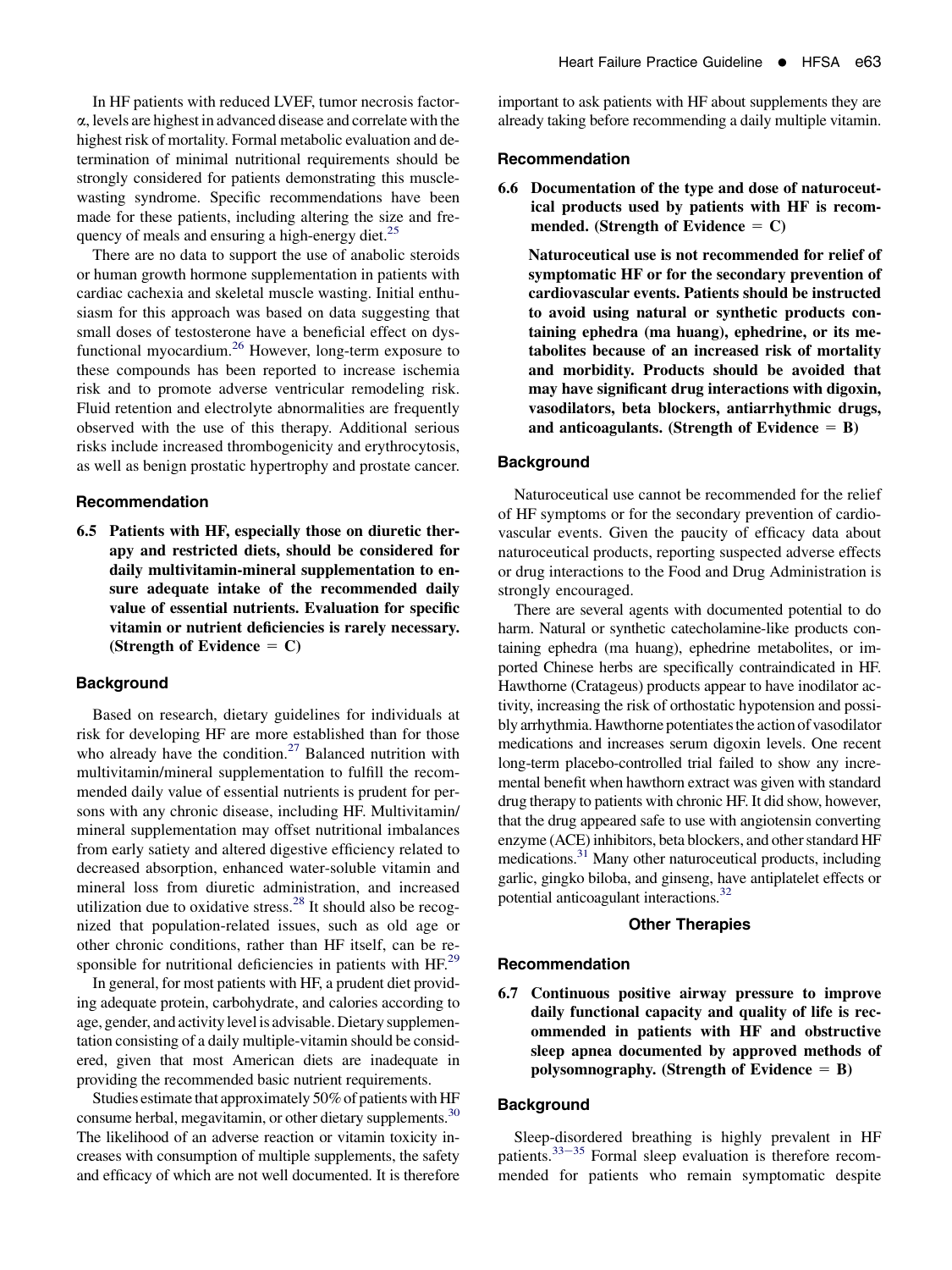optimal HF therapy. Testing should be considered for patients with a positive screening questionnaire or whose sleep partner reports signs suggesting apnea or periodic breathing. Whether clinical outcome is favorably affected by treatment of sleep-disordered breathing is unclear, but patient quality of life and functional capacity is increased by treatment when the respiratory disturbance index is at least moderately elevated, and individual studies have shown that use of continuous positive airway pressure (CPAP) reduces edema, daytime muscle sympathetic nerve activity, systolic blood pressure, frequency of ventricula[r prem](#page-8-0)ature beats during sleep, and improves LV function.<sup>36–40</sup> Concomitant treatment for restless leg syndrome may be reduced when the patient is treated for associated sleep-disordered breathing.

The other component of sleep-disordered breathing, central sleep apnea, was studied in a large-scale trial that tested the hypothesis that CPAP would improve the survival rate without transplantation for patients with central sleep apnea and HF. The Canadian Continuous Positive Airway Pressure for Patients with Central Sleep Apnea and Heart Failure trial (CANPAP) of 258 patients found that those patients randomized to CPAP had attenuated central sleep apnea, improved nocturnal oxygenation, increased LVEF, and improved 6-minute walk distances, but did not survive  $longer.<sup>41</sup>$  $longer.<sup>41</sup>$  $longer.<sup>41</sup>$ 

## Recommendation

6.8 Supplemental oxygen, either at night or during exertion, is not recommended for patients with HF in the absence of an indication of underlying pulmonary disease. Patients with resting hypoxemia or oxygen desaturation during exercise should be evaluated for residual fluid overload or concomitant pulmonary disease. (Strength of Evidence  $=$  B)

# **Background**

Pulmonary vascular congestion creating resting or exertional hypoxemia requires aggressive diuretic therapy, rather than supplemental oxygen. Oxygen supplementation is a useful therapeutic adjunct in hospitalized patients during acute decompensation or with coronary ischemia. Patients with residual resting hypoxemia or exertional arterial oxygen desaturation after optimization of intravascular volume should be evaluated for concomitant pulmonary disease, pleural effusion, pulmonary emboli, pulmonary hypertension, silent myocardial ischemia, obesity-hypoventilation syndrome, and sleep-disordered breathing.

Pulmonary vascular congestion creating resting or exertional hypoxemia requires aggressive diuretic therapy, rather than supplemental oxygen. Oxygen supplementation is a useful therapeutic adjunct in hospitalized patients during acute decompensation or with coronary ischemia. Patients with residual resting hypoxemia or exertional arterial oxygen desaturation after optimization of intravascular volume should be evaluated for concomitant pulmonary disease, pleural effusion, pulmonary emboli, pulmonary hypertension, silent

myocardial ischemia, obesity-hypoventilation syndrome, and sleep-disordered breathing.

#### Recommendation

6.9 The identification of treatable conditions, such as sleep-disordered breathing, urologic abnormalities, restless leg syndrome, and depression should be considered in patients with HF and chronic insomnia. Pharmacologic aids to sleep induction may be necessary. Agents that do not risk physical dependence are preferred. (Strength of Evidence  $= C$ )

## **Background**

Chronic insomnia is associated with a risk of psychological instability and impaired cognitive function. After metabolic, physiologic, pharmacologic, and dietary causes are excluded, screening should be considered for urologic abnormality, sleep-disordered breathing, restless leg syndrome, depression, and anxiety disorders. Nocturnal anxiety may be a manifestation of paroxysmal nocturnal dyspnea. Sedatives can worsen apnea and should be initially eliminated. Paradoxical agitation from the use of antihistamine products or benzodiazepine preparations is not uncommon. For these reasons, the use of medication to aid sleep induction should be undertaken only when necessary, and then with caution and careful monitoring.

### Specific Activity and Lifestyle Issues

HF is a syndrome with an enormous impact on the quality of life of patients and families. HF can affect employment, relationships, leisure activities, eating, sleeping, and sexual activity-to name just a few critical areas. Physicians have a significant opportunity to improve their patients' quality of life by initiating discussion regarding these issues and providing education, feedback, and support.

### Recommendation

6.10 It is recommended that screening for endogenous or prolonged reactive depression in patients with HF be conducted following diagnosis and at periodic intervals as clinically indicated. For pharmacologic treatment, selective serotonin reuptake inhibitors are preferred over tricyclic antidepressants, because the latter have the potential to cause ventricular arrhythmias, but the potential for drug interactions should be considered. (Strength of Evidence  $=$  B)

## Background

Depression is common in both elderly and HF populations and has an e[normo](#page-9-0)us impact on quality of life and functional capacity.<sup>42-44</sup> It is an independent risk factor for coronary heart disease and is associated with increased morbidity and mortality.<sup>[43,45](#page-9-0)</sup> In a recent prospective cohort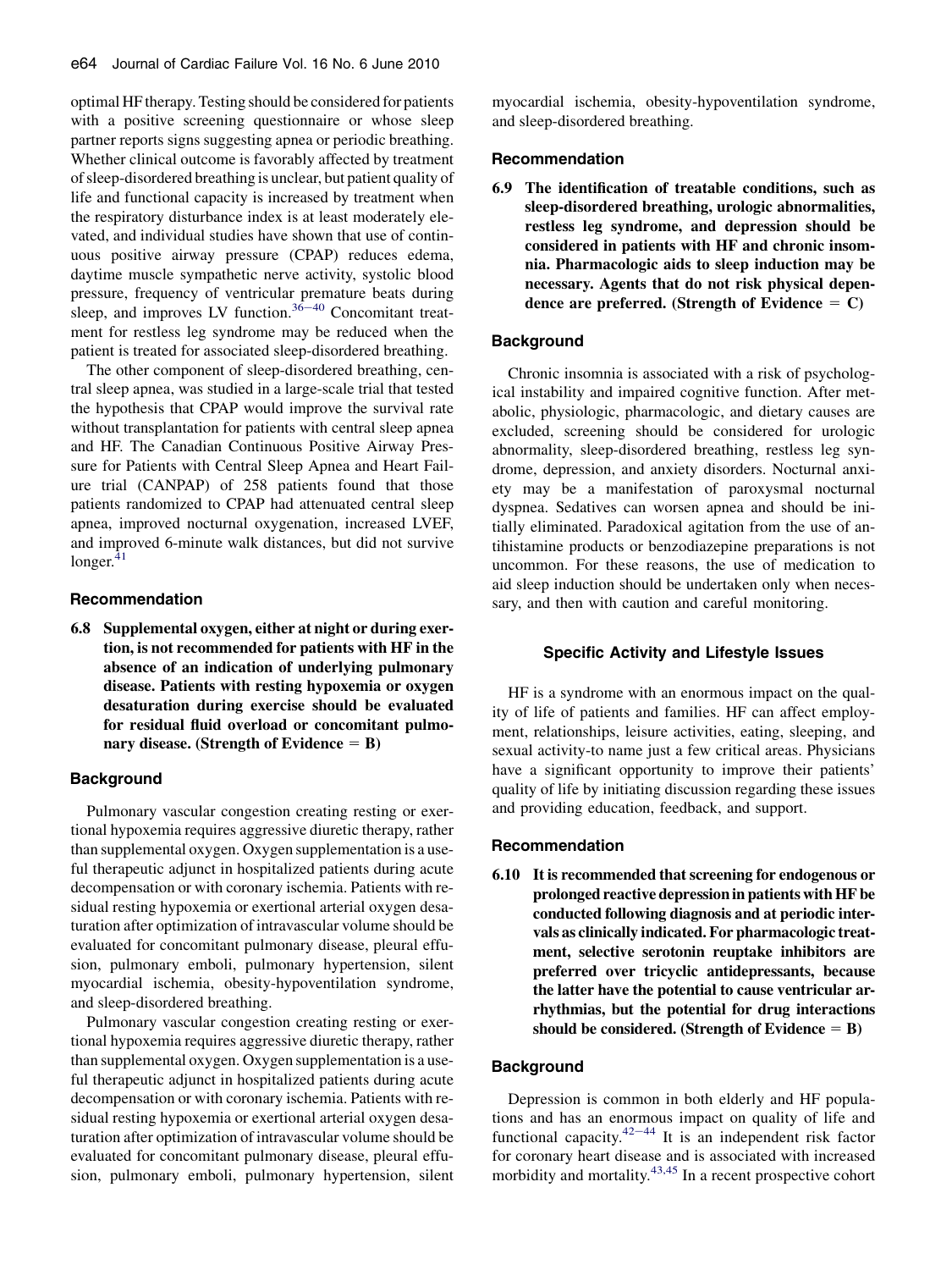study in outpatients with HF and LVEF  $\lt$  40%, living alone, alcohol abuse, perception of medical care as being a substantial economic burden, and health status were independent predictors of developing depressive symptoms.[46](#page-9-0) Clinicians should be aware of patients at risk for the development of depression so that they may be targeted for screening and psychosocial intervention, as needed. Several screening questionnaires for depression are available.

Selective serotonin reuptake inhibitors (SSRI) are effective and generally safe in patients with HF. Tricyclic antidepressants have anticholinergic that increase heart rate, promote orthostatic hypotension, and alter ventricular repolarization. A recent study evaluating the association of long-term mortality with antidepressant use versus depression in patients with HF found that depression, but not the use of an SSRI, was associated with a 33% increased mortality risk in 1006 patients followed up over a mean of 972 days (HR 1.33, 95% CI 1.07-1.66).<sup>[47](#page-9-0)</sup>

#### Recommendation

6.11 Nonpharmacologic techniques for stress reduction may be considered as a useful adjunct for reducing anxiety in patients with HF. (Strength of Evidence  $= C$ )

#### **Background**

Anxiety is commonly associated with depression, and often manifests as the inability to adjust to stressful situations. Although it is depression that is predictive of a worse prognosis,[48](#page-9-0) anxiety should be taken seriously and reduced as much as possible. An assessment of intrinsic coping skills may be useful. Relaxation techniques such as meditation and biofeedback may improve patient daily functioning.<sup>[49](#page-9-0)</sup> In one small study, researchers found that acupuncture inhibited sympathetic activation during mental stress in patients with advanced HF.<sup>[50](#page-9-0)</sup>

Effective communication skills can reduce anxiety. The diagnosis of HF and its prognosis are likely to provoke anxiety. Anxiety, in turn, may contribute to a patient's inability to comprehend or follow a treatment plan. In discussing recommendations regarding end-of-life issues, including advance directives, care should be taken to avoid inducing excessive anxiety.

## Recommendation

6.12 It is recommended that treatment options for sexual dysfunction be discussed openly with both male and female patients with HF. (Strength of Evidence  $= C$ )

> The use of phosphodiesterase-5 inhibitors such as sildenafil may be considered for use for sexual dysfunction in patients with chronic stable HF. These agents are not recommended in patients taking nitrate preparations. (Strength of Evidence  $= C$ )

#### **Background**

Sexual dysfunction is common in patients with heart disease and should be discussed openly with all patients, male and female. Standard HF therapy may worsen sexual dysfunction in some patients, leading to nonadherence and worsening of HF symptoms.<sup>[51](#page-9-0)</sup> Use of phosphodiesterase-5 inhibitors generally is safe when HF symptoms are compensated and there is no concomitant use of nitrate medications. In fact, a number of studies showed a positive impact of sildenafil on cardiac performance, particularly exercise capacity, in patients with  $HF^{52-54}$  $HF^{52-54}$  $HF^{52-54}$ 

Many other nonpharmacologic aids exist for erectile dysfunction, impotence, and other forms of sexual dysfunction. Patients reluctant to initiate discussion regarding sexuality or who are unaware of treatment options may be intentionally noncompliant with HF medications to determine their influence on sexual dysfunction. A proactive discussion may therefore alleviate some risk of adherence-related clinical instability.

### Health Care Maintenance Issues

Routine health care maintenance is often neglected by patients with HF, who are consumed with cardiovascular issues. Access to care may be an additional problem among the elderly and those with limited socioeconomic means. General health measures are at least as important in patients with HF as they are in other populations.

#### Recommendation

6.13 It is recommended that patients with HF be advised to stop smoking and to limit alcohol consumption to  $\leq$ 2 standard drinks per day in men or  $\leq$ 1 standard drink per day in women. Patients suspected of having an alcohol-induced cardiomyopathy should be advised to abstain from alcohol consumption. Patients suspected of using illicit drugs should be counseled to discontinue such use. (Strength of Evidence  $=$  B).

#### **Background**

All patients with the clinical syndrome of HF who abuse tobacco, alcohol, or illicit drugs should be counseled to stop. For such patients, these recommendations carry even greater potential benefit than they do in the general population.[55](#page-9-0) Nicotine has vasoconstrictor activity, which can worsen hemodynamics and antagonize vasodilator effect. Transdermal nicotine preparations do not appear to significantly increase cardiovascular risk, even in high-risk patients, although physician-monitored use is advisable. Additional pharmacologic aids for tobacco withdrawal, such as bupropion, have not been associated with exacerbation of HF.

Alcohol-induced dilated cardiomyopathy is generally associated with chronic daily consumption of at least 70 g of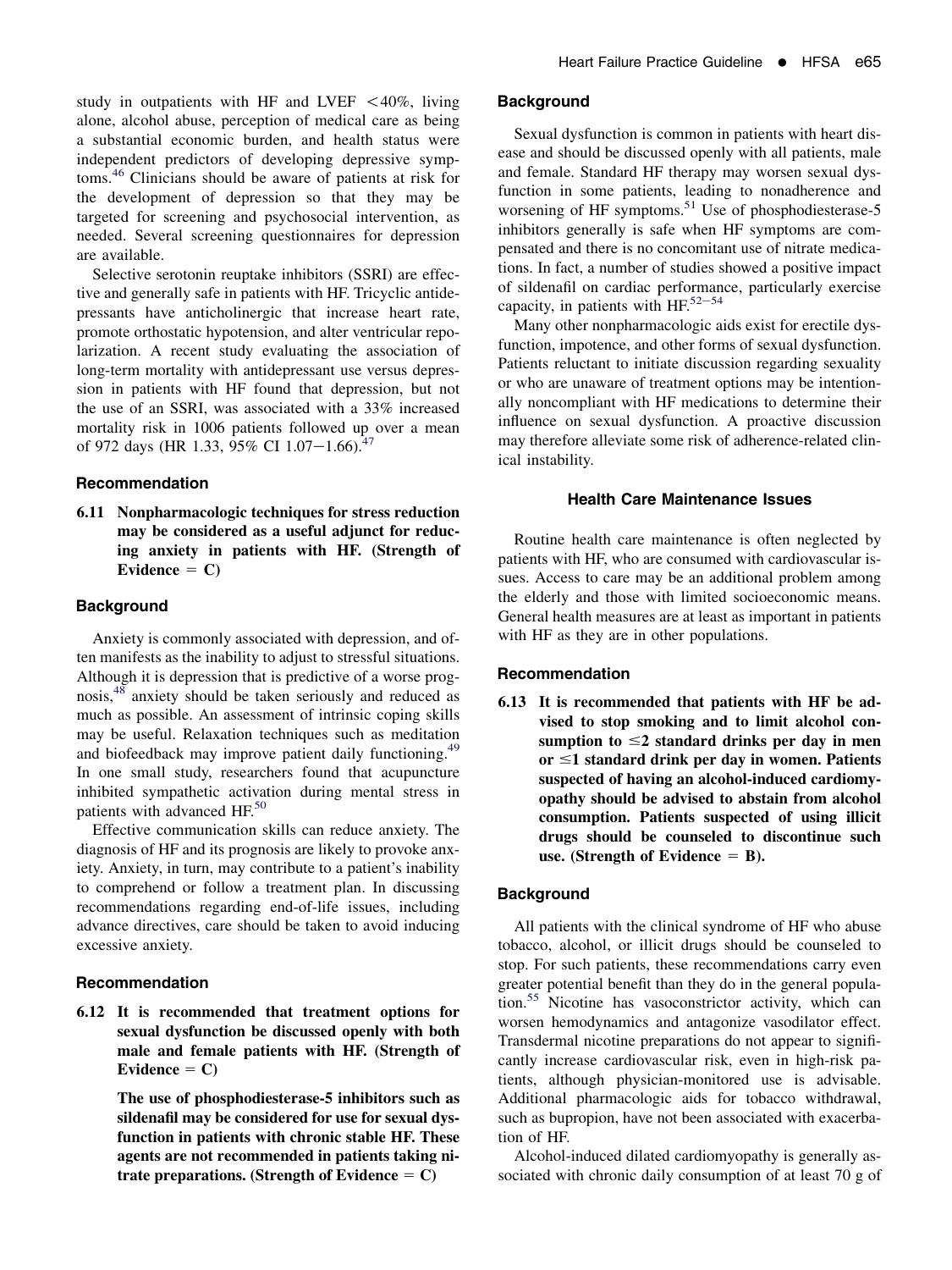ethanol. Alcohol alters myocardial metabolism in many ways, significantly affecting fatty acid composition of the sarcolemma. Confounding nutritional and vitamin deficiencies coexist in chronic alcoholism and may adversely affect ventricular function. Renal magnesium and potassium wasting are enhanced. In the Studies of Left Ventricular Dysfunction (SOLVD) trials, a positive relationship was found between light to moderate alcohol intake and significant increases in serum markers of inflammation, shown to correlate with adverse clinical outcome.

The potential for reversal of ventricular remodeling and normalization of LVEF with cessation of alcohol ingestion are well recognized and correlate with improved prognosis. For patients who are not suspected of having an alcoholinduced cardiomyopathy, there is controversy regarding the impact of small amounts of alcohol. Light to moderate alcohol consumption  $(1-2)$  drinks per day) does not appear to alter the risk for HF in patients with LV dysfunction after myocardial infarction or to alter outcomes in patients with HF.<sup>[56,57](#page-9-0)</sup>

#### Recommendations

- 6.14 Pneumococcal vaccine and annual influenza vaccination are recommended in all patients with HF in the absence of known contraindications. (Strength of Evidence  $=$  B)
- 6.15 Endocarditis prophylaxis is not recommended based on the diagnosis of HF alone. Consistent with the AHA recommendation, 'prophylaxis should be given for only specific cardiac conditions, associated with the highest risk of adverse outcome from endocarditis.'  $58$  These conditions include: 'prosthetic cardiac valves; previous infective endocarditis; congenital heart disease (CHD)' such as: unrepaired cyanotic CHD, including palliative shunts and conduits; completely repaired congenital heart defect with prosthetic material or device, whether placed by surgery or by catheter intervention, during the first six months after the procedure; repaired CHD with residual defects at the site or adjacent to the site of a prosthetic patch or prosthetic device (which inhibit endothelialization) cardiac transplantation recipients who develop cardiac valvulopathy. (Strength of Evidence  $= C$ )

### **Background**

Pulmonary congestion and pulmonary hypertension increase the risk of lung infection. Therefore, administration of pneumococcal vaccine and annual influenza vaccines is highly recommended in HF patients, as is counseling patients to seek early evaluation for potentially serious infections. Additional vaccines, such as hepatitis and specific immunization matching foreign travel standards, should be given if appropriate. Maintenance of tetanus toxoid vaccination is prudent in all patients with HF.

There are few indications for infective endocarditis (IE) prophylaxis because the risk of IE due to dental or other procedures is quite low compared to the prevalence of bacteremia due to activities of daily living, such as chewing and teeth brushing.<sup>[58](#page-9-0)</sup> Prophylaxis should follow American Heart Association/American College of Cardiology (AHA/ACC) guidelines in the setting of valvular heart dis-ease when applicable. <sup>[58](#page-9-0)</sup> Whether functional mitral regurgitation resulting from LV chamber and valve ring dilation carries the same attributable risk as that of primary valvular disorders is unclear from available data, although most experts would recommend treatment. When a patient has an implanted intravascular device, such as a pacemaker or automated internal cardiac defibrillator, most electrophysiologists recommend antibiotic prophylaxis under the same conditions as valvular heart disease, at least for the first 3 months after implantation.

# Recommendation

6.16 Nonsteroidal anti-inflammatory drugs, including cyclooxygenase-2 inhibitors, are not recommended in patients with chronic HF. The risk of renal failure and fluid retention is markedly increased in the setting of reduced renal function or ACEinhibitor therapy. (Strength of Evidence  $=$  B)

#### **Background**

The need for analgesic medication for musculoskeletal complaints is common in HF patients, partially because HF is predominantly a disease of the elderly.<sup>[59](#page-9-0)</sup> Unsuspected use of NSAID products may explain worsening renal function, hyperkalemia, fluid retention, or hypertension among HF patients. NSAID use has been implicated in the onset of HF symptoms in the elderly, perhaps unmasking underlying ventricular dysfunction. $60$  The use of cyclooxygenagase-2 inhibitors has been associated with a higher risk of hospitalization for HF, although some studies indicate that celecoxib appears safer than rofecoxib. $61,62$ All patients should be instructed to avoid the use of these products, unless all other treatment modalities have been exhausted. When these agents are prescribed, there should be careful clinical monitoring and laboratory assessment of renal function.

The risk of gout is increased in HF patients. Diuretic use, obesity, renal impairment, and alcohol consumption are additional risk factors. Colchicine and corticosteroids are preferred to NSAIDs as initial therapy for acute attacks.

### Recommendations

6.17 It is recommended that patients with new- or recent-onset HF be assessed for employability following a reasonable period of clinical stabilization. An objective assessment of functional exercise capacity is useful in this determination. (Strength of Evidence  $=$  B)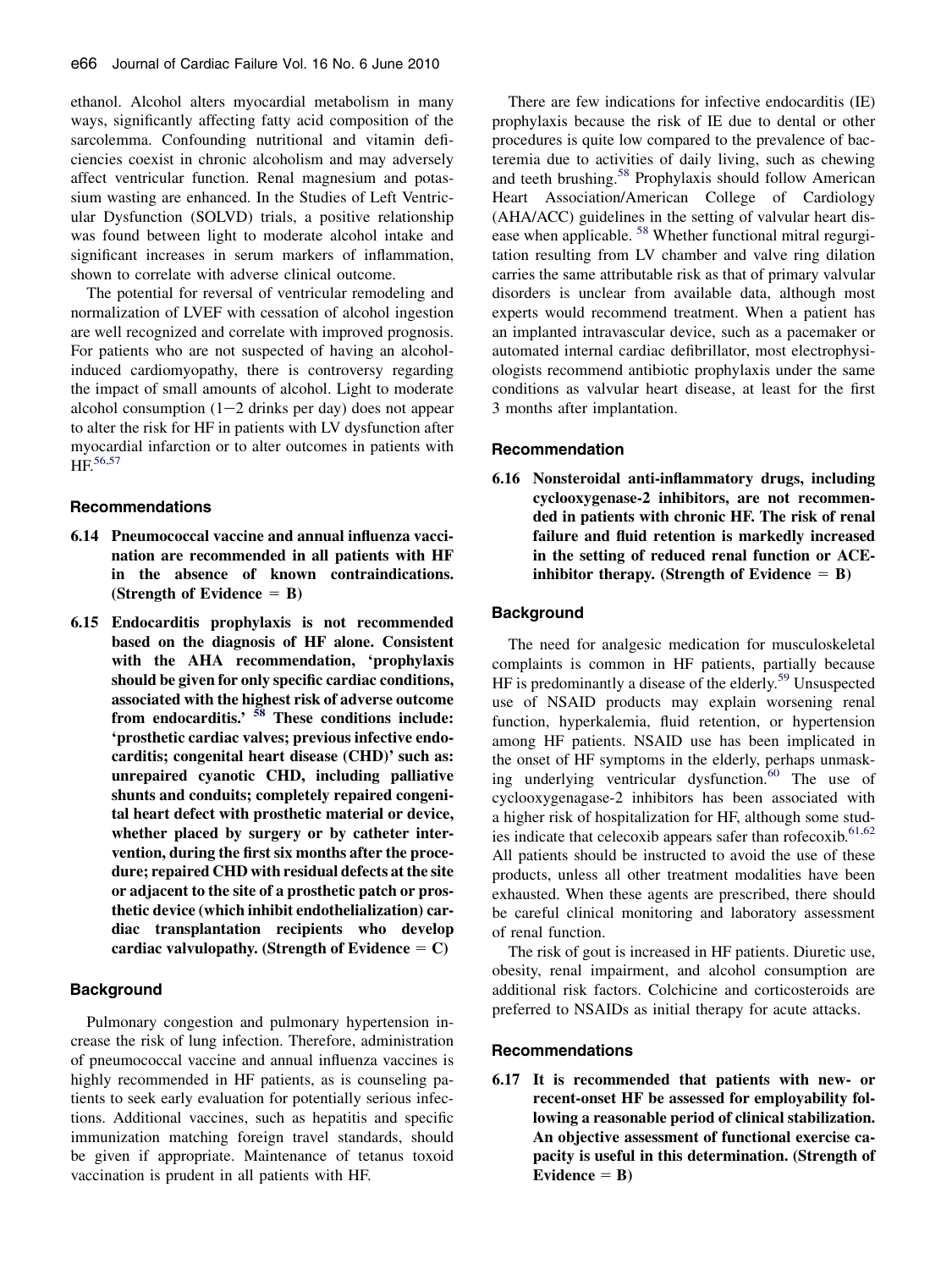6.18 It is recommended that patients with chronic HF who are employed and whose job description is compatible with their prescribed activity level be encouraged to remain employed, even if a temporary reduction in hours worked or task performed is required. Retraining should be considered and supported for patients with a job demanding a level of physical exertion exceeding recommended levels. (Strength of Evidence  $=$  B)

## Exercise Rehabilitation as Therapy for HF

#### Recommendation

6.19 It is recommended that patients with HF undergo exercise testing to determine suitability for exercise training (patient does not develop significant ischemia or arrhythmias). (Strength of Evidence  $=$  B)

> If deemed safe, exercise training should be considered for patients with HF in order to facilitate understanding of exercise expectations (heart rate ranges and appropriate levels of exercise training), to increase exercise duration andintensityin a supervised setting, and to promote adherence to a general exercise goal of 30 minutes of moderate activity/exercise, 5 days per week with warm up and cool down exercises. (Strength of Evidence  $=$  B)

#### **Background**

Cardiac/exercise rehabilitation offers a potential therapeutic approach in the management of patients with HF. The HF-ACTION trial (A Controlled Trial Investigating Outcomes of Exercise Training), a large, multicenter, randomized controlled study, failed to show significant improvement in all-cause mortality or all-cause hospitalization in patients who received a 12-week (3 times/week) exercise training program followed by  $25-30$  minute, 5 days/week home-based, self-monitored exercise workouts on a treadmill or stationary bicycle.[63](#page-9-0) However, after controlling for HF etiology, atrial fibrillation, exercise duration and depression, patients who exercised had an 11% risk reduction in the primary endpoint  $(P=0.03)$ . Additionally, cardiovascular mortality or HF hospitalization was reduced by 15% after adjustment  $(P=0.03)$ , and at three months after enrolment, quality of life was significantly improved in the exercise group.<sup>64</sup> In HF-ACTION, exercise was safe and may be effective in improving clinical outcomes in patients not at highest prognostic risk. Additionally, functional status was significantly improved in patients receiving usual care plus exercise training in HF-ACTION. Distance walked at 3 months was higher and cardiopulmonary exercise time and peak oxygen consumption were improved at both 3 and 12 months in the exercise training group.<sup>63</sup>

HF-ACTION investigators found that many participants were non-adherent to the prescribed exercise program. In the first three months after enrolment, about 40% of patients fully adhered to the exercise duration goal and an additional 15% partially adhered, but in the last year of enrollment, less than 30% of participants were fully adher-ent and overall adherence had dropped below 45%.<sup>[65](#page-9-0)</sup> In a sub-analysis of HF-ACTION, researchers found that participants in the exercise training group with a higher volume of exercise per week had a reduction in all cause death or hospitalization, cardiovascular death or cardiovascular hospitalization and cardiovascular death or HF hospitalization at 90 days. Moreover, peak oxygen consumption, six-minute walk distance and quality of life all significantly improved in participants who exercised at a higher volume.<sup>65</sup> HF-ACTION results provide further evidence beyond the many single center, short-term studies that showed that supervised exercise training improved quality of life and exercise capacity in patients with  $HF.66-78$  $HF.66-78$  $HF.66-78$ 

Exercise training was found to have physiological benefits in patients with HF. Exercise training improved autonomic dysfunction and heart rate variability and was associated with a fall in resting plasma norepinephrine levels. $67,79-82$  It was found to improve exercise cardiac output, decrease peripheral vascular tolerance, and produce favorable changes in skeletal muscle metabolism and struc-ture.<sup>[83,84](#page-10-0)</sup> Exercise training has been demonstrated to improve endothelium-dependent vasodilatation and coronary blood flow reserve in epicardial coronary vessels of patients with coronary artery disease, which may account for the observation that exercise training improves myocardial perfusion without reducing c[oronar](#page-10-0)y obstruction or enhancement of collateral blood flow.<sup>85-89</sup> Despite the favorable mechanistic studies, HF-ACTION is the only definitive study conducted to test whether exercise training for patients with HF can improve survival or reduce risk of hospitalization. The available trial data, from studies underpowered to provide definitive results had mixed results.<sup>[89,90](#page-10-0)</sup>

Exercise Intolerance in HF. Exercise intolerance is an important adverse effect of HF and contributes significantly to the poor quality of life experienced by patients suffering from this syndrome. Impaired exercise capacity is an independent predictor of survival, and progressive loss of functional capacity is characteristic as HF worsens clinically.<sup>[91](#page-10-0)-94</sup> Intense investigation has focused for the past 2 decades on the potential mechanisms responsible for exercise intolerance in patients with HF. Interestingly, the degree of LV systolic dysfunction has been found to be poorly correlated with the degree of exercise intolerance.<sup>[95](#page-10-0)-97</sup> In contrast, the importance of reduced blood flow to exercising muscle is apparent from the closer relationship between exercise capacity and exercise cardiac output. $98-111$  $98-111$ 

Summary. Clinical studies support the concept that exercise training is safe and may be beneficial in patients with HF from LV systolic dysfunction. Evidence for benefit is derived both from mechanistic studies, short-term clinical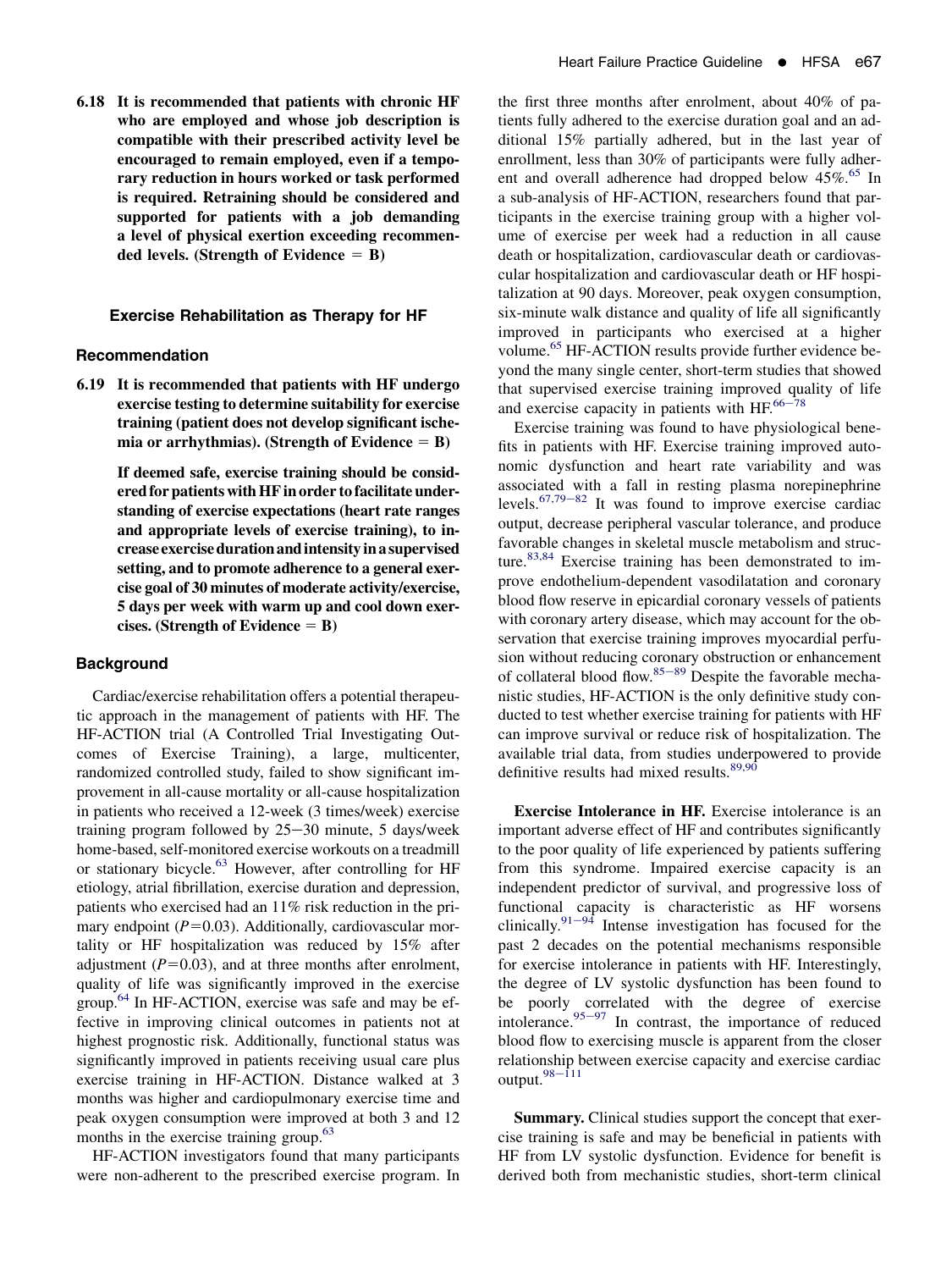trials that show physiologic improvement and benefits on exercise capacity following exercise training, and a large, multicenter study of long term benefits. $63,64,112$  The possibility exists that exercise training could be harmful to patients with HF, especially if it is applied in a population not consistent with those participating in completed studies. At present, exercise training cannot be recommended in patients with LV systolic dysfunction who had a major cardiovascular event or procedure within the last six weeks, in patients receiving cardiac devices that limit the ability to achieve target heart rates, and in patients with significant arrhythmia or ischemia during baseline cardiopulmonary exercise testing.

# Potential Pathophysiologic Role of Hemoglobin in HF: An Unresolved Issue

Anemia and reduced hemoglobin have been associated with HF for decades. Until recently the assumption was that the observed reduction in hemoglobin was consistent with "anemia of chronic disease," was not of prognostic significance and did not need to be treated. A number of recent studies demonstrated a significant association between reduced hemoglobin and a number of adverse outcomes, including exercise capacity, quality of life, and risk of death or hospitalization.

Prevalence and Pathogenesis. The prevalence of reduced hemoglobin and anemia in HF varies widely. Depending on the anemia criterion used and patient population studied, from 10% to 70% of HF patients meet criteria for anemia.<sup>[113](#page-10-0)</sup> Reduced renal function is increasingly common in patients with HF and is a well-documented cause of anemia.[114](#page-10-0) Anemia is common in elderly patients with HF, especially those with a history of hospitalization for HF, and patients with advanced clinical class are more likely to have reduced hemoglobin. A prospective ongoing study of patients with HF seen in specialty clinics and community cardiology practices suggests approximately 30 percent of patients with HF are anemic.<sup>[115,116](#page-10-0)</sup>

The pathogenesis of anemia in patients with HF is uncertain. Several potential mechanisms have been proposed, including impaired renal function, malabsorption, nutritional deficiency and cytokine activation.<sup>[114,117](#page-10-0)-120</sup>

Morbidity and Mortality. Preliminary analysis of the results of prospective quality of life measurements in unselected outpatients with HF seen in specialty clinics or community cardiology practices suggests that reduced hemoglobin is associated with poorer quality of life.<sup>[121](#page-11-0)</sup> Reduced hemoglobin has been shown to be a risk factor for hospitalization for HF. A retrospective study of Medicare patients reviewed the association between outcome and hemoglobin in 665 patients admitted to community hospitals for  $HF<sup>122</sup>$  $HF<sup>122</sup>$  $HF<sup>122</sup>$  The risk of hospitalization was significantly increased in patients who also had anemia and was nearly doubled among those patients with anemia and chronic

kidney disease (defined as a serum creatinine  $> 1.4$  mg/ dL for women and  $>1.5$  mg/dL for men).

A number of retrospective database studies have demonstrated that reduced hemoglobin is significantly associated with increased mortality in patients with HF.<sup>[123](#page-11-0)–125</sup> Early work in a high-risk subset of patients with HF suggests that dilutional anemia, even more than true anemia, is associated with a poor prognosis. Hemodilution can worsen HF by impairing peripheral oxygen delivery, and the volume overload that occurs with hemodilution increases pulmonary capillary wedge pressure. As a result, survival in patients with HF and dilutional anemia is decreased compared with that of patients with HF and true anemia.<sup>[126](#page-11-0)</sup>

Therapeutic Experience. There are very preliminary data to suggest that increasing hemoglobin may have beneficial effects in patients with HF. A recent single-center, small-scale randomized, single-blind, placebo-controlled study evaluated the effect of 3 months of erythropoietin treatment on exercise capacity in 26 patients with anemia and New York Heart Association (NYHA) class III-IV HF.<sup>[127](#page-11-0)</sup> Significant improvement in peak oxygen consumption  $(VO<sub>2</sub> max)$  occurred with erythropoietin treatment versus no significant change in the control patients. In the and Ferinject Assessment in Patients with Iron Deficiency and Chronic Heart Failure (FAIR-HF) trial, 200 mg of intravenous iron improved symptoms, functional capacity, and quality of life in patients with chronic heart failure, reduced LVEF, and iron deficiency. $128$ 

Possible Adverse Effects. Although the association studies and the preliminary clinical investigations suggest potential benefit from augmenting hemoglobin in patients with HF, there are theoretical concerns about this form of therapy. Erythropoietin therapy has been associated with worsening hypertension in 20% to 30% of patients on he-modialysis.<sup>[129](#page-11-0)</sup> Raising the hemoglobin level could adversely affect viscosity, which could lead to increased risk of thrombosis. Increased risk of thrombosis also could occur as a result of increased platelet activation, increased blood viscosity, or effects on the levels of proteins C and  $S<sup>130-135</sup>$  $S<sup>130-135</sup>$  $S<sup>130-135</sup>$ 

Summary. Retrospective analysis of database and early interventional studies raises the possibility that augmenting hemoglobin concentration may benefit patients with HF. However, given the risk carried by higher hemoglobin levels, more definitive data on the clinical benefits of anemia therapy in HF are needed. Several important questions remain unanswered concerning the ideal implementation of this therapy, including the optimal hemoglobin level and the appropriate rate of rise of hemoglobin when therapy is initiated. Randomized placebo controlled trials in patients with HF, including Reduction of Events with Darbepoetin alfa in Heart Failure (RED-HF), and IRON-HF are underway to establish the safety and efficacy of this and other treatment strategies.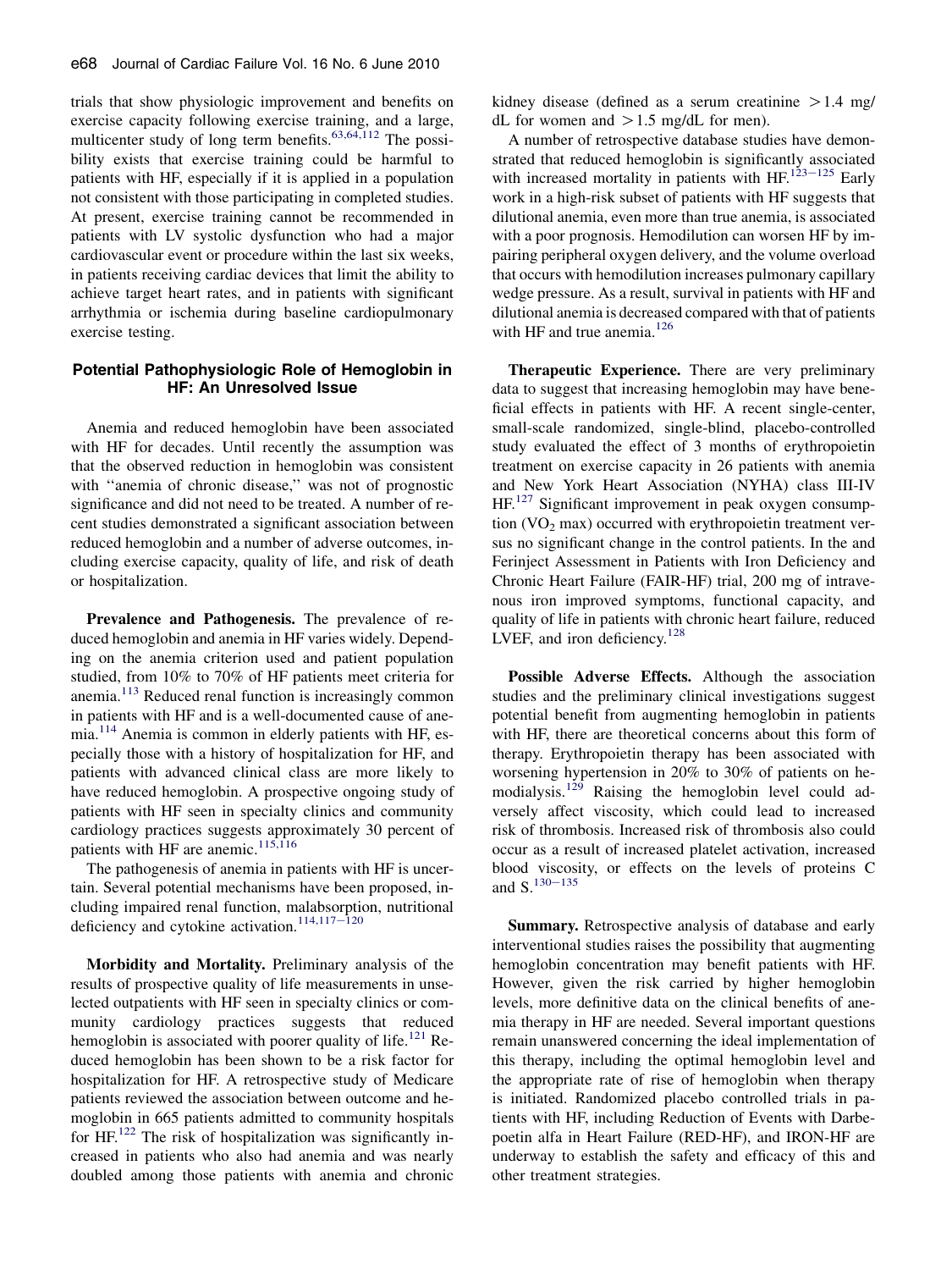#### **References**

- <span id="page-8-0"></span>1. Bennet SJ, Huster GA, Baker SL, Milgrom ALB, Kirchgassner Birt J, et al. Characterization of the precipiatants of hospitalization for heart failure decompensation. Am J Crit Care 1998;7:168-74.
- 2. Michalsen A, Konig G, Thimme W. Preventable causative factors leading to hospital admission with decompensated heart failure. Heart 1998:80:437-41.
- 3. Tsuyuki RT, McKelvie RS, Arnold JM, Avezum A Jr, Barretto AC, Carvalho AC, et al. Acute precipitants of congestive heart failure exacerbations. Arch Intern Med  $2001;161:2337-42$ .
- 4. Francis GS, Benedict C, Johnstone DE, Kirlin PC, Nicklas J, Liang CS, et al. Comparison of neuroendocrine activation in patients with left ventricular dysfunction with and without congestive heart failure. A substudy of the Studies of Left Ventricular Dysfunction (SOLVD). Circulation 1990;82:1724-9.
- 5. Colin Ramirez E, Castillo Martinez L, Orea Tejeda A, Rebollar Gonzalez V, Narvaez David R, Asensio Lafuente E. Effects of a nutritional intervention on body composition, clinical status, and quality of life in patients with heart failure. Nutrition  $2004;20:890-5$ .
- 6. Meadows R, Johnson ED. Clinical inquiries. Does a low salt diet reduce morbidity and mortality in congestive heart failure? J Fam Pract 2002;51:615.
- 7. American Heart Association website. [http://www.americanheart.org/](http://www.americanheart.org/presenter.jhtml?identifier=4708) [presenter.jhtml?identifier](http://www.americanheart.org/presenter.jhtml?identifier=4708)=4708. Accessed November 25, 2008.
- 8. Estes EH Jr, Sieker HO, Mclntosh HD, Kelser GA. Reversible cardiopulmonary syndrome with extreme obesity. Circulation 1957;16:  $179 - 87$ .
- 9. Alpert MA, Terry BE, Mulekar M, Cohen MV, Massey CV, Fan TM, et al. Cardiac morphology and left ventricular function in normotensive morbidly obese patients with and without congestive heart failure, and effect of weight loss. Am J Cardiol 1997;80:736-40.
- 10. Horwich TB, Fonarow GC, Hamilton MA, MacLellan WR, Woo MA, Tillisch JH. The relationship between obesity and mortality in patients with heart failure. J Am Coll Cardiol 2001;38:789-95.
- 11. Davos CH, Doehner W, Rauchhaus M, Ciciora M, Francis DP, Coats AJ, et al. Body mass and survival in patients with chronic heart failure without cachexia: the importance of obesity. J Card. Fail  $2003:9:29-35.$
- 12. Curtis JP, Selter JG, Wang Y, Rathore SS, Jovin IS, Jadbabaie F, et al. The obesity paradox: body mass index and outcomes in patients with heart failure. Arch Intern Med 2005;165:55-61.
- 13. Fonarow GC. The relationship between body mass index and mortality in patients hospitalized with acute decompensated heart failure. Am Heart J 2007;154:e21.
- 14. Kenchaiah S, Pocock SJ, Wang D, Finn PV, Zornoff LA, Skali H, et al. Booody mass index and prognosis in patients with heart failure: insights from the Candesartan in Heart failure: Assessment of Reduction in Mortality and morbidity (CHARM) program. Circulation 2007:116:627-36.
- 15. Pischon T, Boeing H, Hoffman, et al. General and abdominal adiposity and risk of death in Europe. N Engl J Med  $2008;359:2105-20$ .
- 16. Ammar KA, Redfield MM, Mahoney DW, Johnson M, Jacobsen SJ, Rodeheffer RJ. Central obesity: association with left ventricular dysfunction and mortality in the community. Am Heart J 2008;156:975-81.
- 17. Sagar UN, Ahmed MM, Adams S, Whellan DJ. Does body mass index really matter in the management of heart failure: a review of the literature. Cardiol Rev  $2008;16:124-8$ .
- 18. Mohamed-Ali v, Goodrick S, Bulmer K, Holly JM, Yudkin JS, Coppack SW. Production of soluble tumor necrosis factor receptors by human subcutaneous adipose tissue in vivo. Am J Physiol 1999; 277:E971-5.
- 19. Hernandez AF, Whellan DJ, Stroud S, Sun JL, O'Connor CM, Jollis JG. Outcomes in heart failure patients after major noncardiac surgery. J Am Coll Cardiol 2004;44:1446-53.
- 20. Flum DR, Dellinger EP. Impact of gastric bypass operation on survival: a population-based analysis. J Am Coll Surg 2004;199:543-51.
- 21. Ikonomidis I, Mazarakis A, Papadopoulis C, Patsouras N, Kalfarentzos F, Lekakis J, et al. Weight loss after bariatric surgery improves aortic elastic properties and left ventricular function in individuals with morbid obesity: a 3-year follow-up study. J Hypertens 2007;25:439-47.
- 22. Ristow B, Rabkin J, Haeusslein E. Improvement in dilated cardiomyopathy after bariatric surgery. J Card Fail 2008;14:198-202.
- 23. McClosky CA, Ramani GV, Mathier MA, Schauer PR, Eid GM, Mattar SG, et al. Bariatric surgery improves cardiac function in morbidly obese patients with severe cardiomyopathy. Surg Obes Relat Dis 2007:3:503-7.
- 24. Whellan DJ, Gaulden L, Gattis WA, Granger B, Russell SD, Blazing MA, et al. The benefit of implementing a heart failure disease management program. Arch Intern Med 2001;161:2223-8.
- 25. Gibbs CR, Jackson G, Lip GY. ABC of heart failure. Non-drug management. BMJ 2000;320:366-9.
- 26. English KM, Steeds RP, Jones TH, Diver MJ, Channer KS. Low-dose transdermal testosterone therapy improves angina threshold in men with chronic stable angina: A randomized, double-blind, placebocontrolled study. Circulation  $2000;102:1906-11$ .
- 27. Ershow AG, Costello RB. Dietary guidance in heart failure: a perspective on needs for prevention and management. Heart Fail Rev  $2006;11:7-12.$
- 28. Witte KK, Clark AL. Micronutrients and their supplementation in chronic cardiac failure. An update beyond theoretical perspectives. Heart Fail Rev 2006;11:65-74.
- 29. Gorelik O, Almoznino-Sarafian D, Feder I, Wachsman O, Alon I, Litvinjuk V, et al. Dietary intake of various nutrients in older patients with congestive heart failure. Cardiology  $2003;99:177-81$ .
- 30. Ackman ML, Campbell JB, Buzak KA, Tsuyuki RT, Montague TJ, Teo KK. Use of nonprescription medications by patients with congestive heart failure. Ann Pharmacother 1999;33:674-9.
- 31. Holubarsch CJ, Colucci WS, Meinertz T, Gaus W, Tendera M, on behalf of the Survival and Prognosis, Investigation of Crataegus Extract WS<sup>®</sup> 1442 in CHF (SPICE) trial study group. The efficacy and safety of Crataegus extract WS® 1442 in patients with heart failure: The SPICE trial. Eur J Heart Fail 2008 Nov 17.
- 32. D'Arcy PF. Adverse reactions and interactions with herbal medicines. Part 2-Drug interactions. Adverse Drug React Toxicol Rev 1993;12:147-62.
- 33. Javaheri S, Parker TJ, Liming JD, Corbett WS, Nishiyama H, Wexler L, et al. Sleep apnea in 81 ambulatory male patients with stable heart failure. Types and their prevalence, consequences, and presentations. Circulation 1998;97:2154-9.
- 34. Sin DD, Fitzgerald F, Parker JD, Newton G, Floras JS, Bradley TD. Risk factors for central and obstructive sleep apnea in 450 men and women with congestive heart failure. Am J Respir Crit Care Med  $1999:160:1101-6.$
- 35. Tremel F, Pepin JL, Veale D, Wuyam B, Siche JP, Mallion JM, et al. High prevalence and persistence of sleep apnoea in patients referred for acute left ventricular failure and medically treated over 2 months. Eur Heart J 1999;20:1201-9.
- 36. Pepperell JC, Maskell NA, Jones DR, Langford-Wiley BA, Crosthwaite N, Stradling JR, et al. A randomized controlled trial of adaptive ventilation for Cheyne-Stokes breathing in heart failure. Am J Respir Crit Care Med 2003;168:1109-14.
- 37. Kaneko Y, Floras JS, Usui K, Plante J, Tkacova R, Kubo T, Ando S, Bradley TD. Cardiovascular effects of continuous positive airway pressure in patients with heart failure and obstructive sleep apnea. N Engl J Med 2003;348:1233-41.
- 38. Blankfield RP, Ahmed M, Zyzanski SJ. Effect of nasal continuous positive airway pressure on edema in patients with obstructive sleep apnea. Sleep Med 2004;5:589-92.
- 39. Usui K, Bradley TD, Spaak J, Ryan CM, Kubo T, Kaneko Y, Floras JS. Inhibition of awake sympathetic nerve activity of heart failure patients with obstructive sleep apnea by nocturnal continuous positive airway pressure. J Am Coll Cardiol 2005;45:  $2008 - 11.$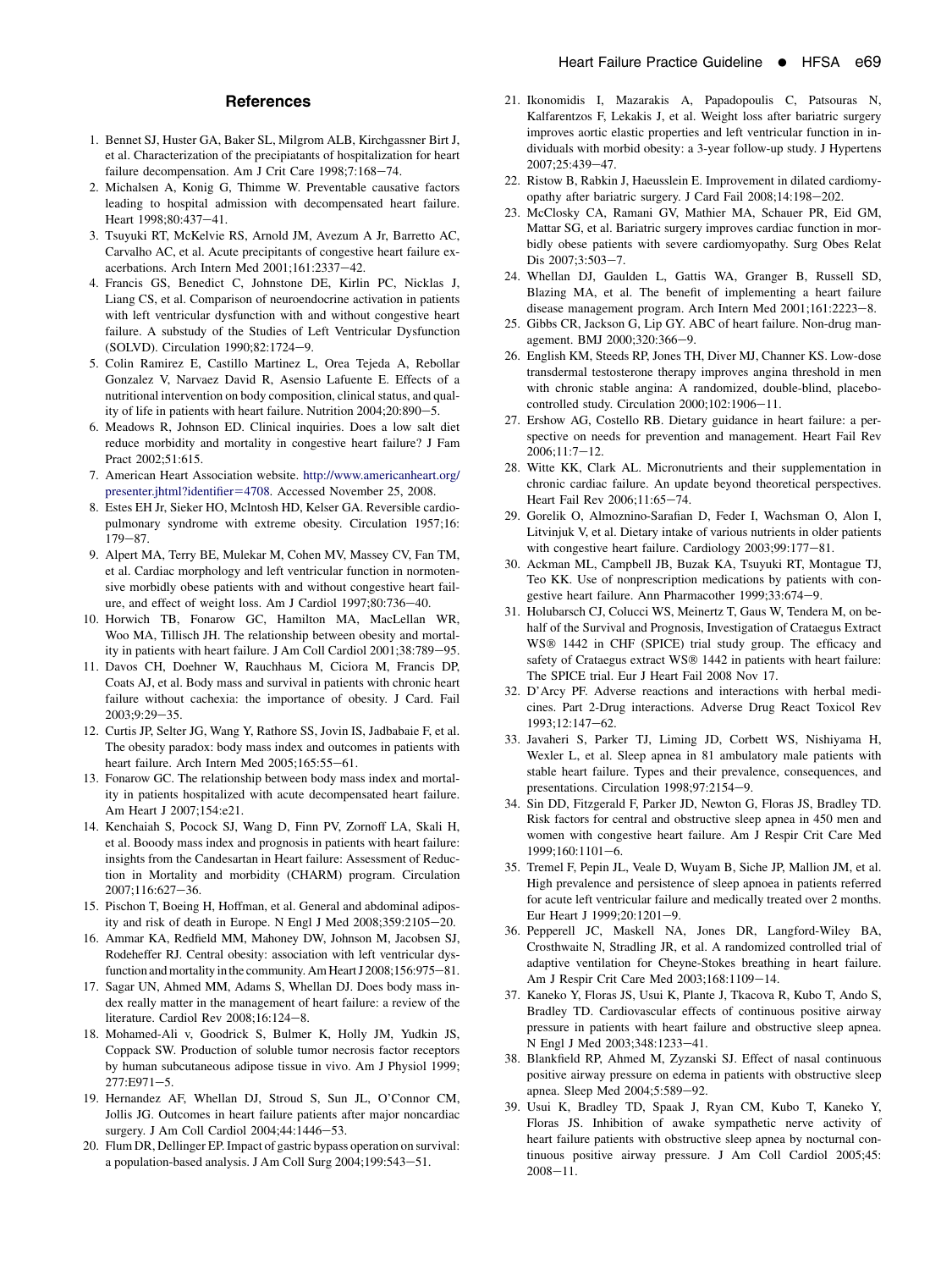- <span id="page-9-0"></span>40. Ryan CM, Usui K, Floras JS, Bradley TD. Effect of continuous positive airway pressure on ventricular ectopy in heart failure patients with obstructive sleep apnoea. Thorax  $2005;60:781-5$ .
- 41. Bradley TD, Logan AG, Kimoff RJ, Series F, Morrison D, Ferguson K, et al. CANPAP Investigators. Continuous positive airway pressure for central sleep apnea and heart failure. N Engl J Med 2005;353:2025-33.
- 42. Sullivan M, Levy WC, Russo JE, Spertus JA. Depression and health status in patients with advanced heart failure: a prospective study in tertiary care. J Card Fail  $2004;10:390-6$ .
- 43. Friedmann E, Thomas SA, Liu F, Morton PG, Chapa D, Gottlieb SS. Sudden Cardiac Death in Heart Failure Trial Investigators. Relationship of depression, anxiety, and social isolation to chronic heart failure outpatient mortality. Am Heart J 2006;152. 940.e1-e8.
- 44. Westlake C, Dracup K, Fonarow G, Hamilton M. Depression in patients with heart failure. J Card Fail 2005;11:30-5.
- 45. Rumsfeld JS, Jones PG, Whooley MA, Sullivan MD, Pitt B, Weintraub WS, Spertus JA. Depression predicts mortality and hospitalization in patients with myocardial infarction complicated by heart failure. Am Heart J 2005;150:961-7.
- 46. Havranek EP, Spertus JA, Masoudi FA, Jones PG, Rumsfeld JS. Predictors of the onset of depressive symptoms in patients with heart failure. J Am Coll Cardiol 2004;44:2333-8.
- 47. O'Connor CM, Jiang W, Kuchibhatla M, Mehta RH, Clary GL, Cuffe MS, et al. Antidepressant use, depression, and survival in patients with heart failure. Arch Int Med  $2008;168:2232-7$ .
- 48. Jiang W, Kuchibhatla M, Cuffe MS, Christopher EJ, Alexander JD, Clary GL, et al. Prognostic value of anxiety and depression in patients with chronic heart failure. Circulation  $2004;110:3452-6$ .
- 49. Glueck BC, Stroebel CF. Biofeedback and meditation in the treatment of psychiatric illnesses. Curr Psychiatr Ther 1975;15:  $109 - 16$ .
- 50. Middlekauff HR, Hui K, Yu JL, Hamilton MA, Fonarow GC, Moriguchi J, et al. Acupuncture inhibits sympathetic activation during mental stress in advanced heart failure patients. J Card Fail 2002; 8:399-406.
- 51. Schwarz ER, Rastogi S, Kapur V, Sulemanjee N, Rodriguez JJ. Erectile dysfunction in heart failure patients. J Am Coll Cardiol 2006;48:  $1111 - 9.$
- 52. Hirata K, Adji A, Vlachopoulos C, O'Rourke MF. Effect of sildenafil on cardiac performance in patients with heart failure. Am J Cardiol 2005:96:1436-40.
- 53. Lewis GD, Lachmann J, Camuso J, Lepore JJ, Shin J, Martinovic ME, et al. Sildenafil improves exercise hemodynamics and oxygen uptake in patients with systolic heart failure. Circulation 2007;115:  $59 - 66$ .
- 54. Bocchi EA, Guimaraes G, Mocelin A, Bacal F, Bellotti G, Ramires JF. Sildenafil effects on exercise, neurohormonal activation, and erectile dysfunction in congestive heart failure: a double-blind, placebo-controlled, randomized study followed by a prospective treatment for erectile dysfunction. Circulation 2002;106:1097-103.
- 55. Suskin N, Sheth T, Negassa A, Yusuf S. Relationship of current and past smoking to mortality and morbidity in patients with left ventricular dysfunction. J Am Coll Cardiol 2001;37:1677-82.
- 56. Aguilar D, Skali H, Moye LA, Lewis EF, Gaziano JM, Rutherford JD, et al. Alcohol consumption and prognosis in patients with left ventri cular systolic dysfunction after a myocardial infarction. J Am Coll Cardiol 2004;43:2015-21.
- 57. Salisbury AC, House JA, Conard MW, Krumholz HM, Spertus JA. Low-to-moderate alcohol intake and health status in heart failure patients. J Card Fail 2005;11:323-8.
- 58. Wilson W, Taubert KA, Gewitz M, Lockhart PB, Baddour LM, Levison M, et al. Prevention of Infective Endocarditis. Guidelines From the American Heart Association. A Guideline From the American Heart Association Rheumatic Fever, Endocarditis, and Kawasaki Disease Committee, Council on Cardiovascular Disease in the Young, and the Council on Clinical Cardiology, Council on Cardiovascular Surgery and Anesthesia, and the Quality of Care

and Outcomes Research Interdisciplinary Working Group. Circulation 2007;116:1736-54.

- 59. Bleumink GS, Feenstra J, Sturkenboom MC, Strieker BH. Nonsteroidal anti-inflammatory drugs and heart failure. Drugs  $2003;63:525-34$ .
- 60. Huerta C, Varas-Lorenzo C, Castellsague J, Garcia Rodriguez LA. Non-steroidal anti-inflammatory drugs and risk of first hospital admission for heart failure in the general population. Heart 2006;92:  $1610 - 5.$
- 61. Hudson M, Richard H, Pilote L. Differences in outcomes of patients with congestive heart failure prescribed celecoxib, rofecoxib, or nonsteroidal anti-inflammatory drugs: population based study. BMJ 2005;330:1370.
- 62. Mamdani M, Juurlink DN, Lee DS, Rochon PA, Kopp A, Naglie G, et al. Cyclo-oxygenase-2 inhibitors versus non-selective non-steroidal anti-inflammatory drugs and congestive heart failure outcomes in elderly patients: a population-based cohort study. Lancet 2004;363:  $1751 - 6$ .
- 63. O'Connor CM, Whellan DJ, Lee KL, Keteyian SJ, Cooper LS, Ellis SJ, et al. Efficacy and safety of exercise training in patients with chronic heart failure: HF-ACTION randomized controlled trial. JAMA  $2009:301:1439-50$ .
- 64. Flynn KE, Pina IL, Whellan DJ, Lin L, Blumenthal JA, Ellis SJ, et al. Effects of exercise training on health status in patients with chronic heart failure: HF-ACTION randomized controlled trial. JAMA  $2009:301:1451-9$ .
- 65. Keteyian SJ, Houston-Miller N, Leifer ES, O'Connor CM, Whellan DM, Cooper LS, et al. A dose-response analysis of patients with heart failure enrolled in a controlled trial investigating outcomes of exercise training (HF-ACTION). American College of Cardiology March 29, 2009.
- 66. Coats AJ, Adamopoulos S, Meyer TE, Conway J, Sleight P. Effects of physical training in chronic heart failure. Lancet 1990;335:63-6.
- 67. Coats AJ, Adamopoulos S, Radaelli A, McCance A, Meyer TE, Bernard! L, et al. Controlled trial of physical training in chronic heart failure. Exercise performance, hemodynamics, ventilation, and autonomic function. Circulation 1992;85:2119-31.
- 68. Belardinelli R, Georgiou D, Scocco V, Barstow TJ, Purcaro A. Low intensity exercise training in patients with chronic heart failure. J Am Coll Cardiol 1995;26:975-82.
- 69. Belardinelli R, Georgiou D, Cianci G, Purcaro A. Randomized, controlled trial of long-term moderate exercise training in chronic heart failure: effects on functional capacity, quality of life, and clinical outcome. Circulation 1999:99:1173-82.
- 70. Hambrecht R, Niebauer J, Fiehn E, Kalberer B, Offner B, Hauer K, et al. Physical training in patients with stable chronic heart failure: effects on cardiorespiratory fitness and ultrastructural abnormalities of leg muscles. J Am Coll Cardiol 1995;25:1239-49.
- 71. Hambrecht R, Gielen S, Linke A, Fiehn E, Yu J, Walther C, et al. Effects of exercise training on left ventricular function and peripheral resistance in patients with chronic heart failure: A randomized trial. JAMA 2000;283:3095-101.
- 72. Keteyian SJ, Levine AB, Brawner CA, Kataoka T, Rogers FJ, Schairer JR, et al. Exercise training in patients with heart failure. A randomized, controlled trial. Ann Intern Med 1996;124:1051-7.
- 73. Keteyian SJ, Brawner CA, Schairer JR, Levine TB, Levine AB, Rogers FJ, et al. Effects of exercise training on chronotropic incompetence in patients with heart failure. Am Heart J 1999;138:233-40.
- 74. Kiilavuori K, Toivonen L, Naveri H, Leinonen H. Reversal of autonomic derangements by physical training in chronic heart failure as sessed by heart rate variability. Eur Heart J  $1995;16:490-5$ .
- 75. Kiilavuori K, Sovijarvi A, Naveri H, Ikonen T, Leinonen H. Effect of physical training on exercise capacity and gas exchange in patients with chronic heart failure. Chest  $1996;110:985-91$ .
- 76. Koch M, Douard H, Broustet JR. The benefit of graded physical exercise in chronic heart failure. Chest 1992;101(5 Suppl):231S-5S.
- 77. Wielenga RP, Huisveld IA, Bol E, Dunselman PH, Erdman RA, Baselier MR, et al. Exercise training in elderly patients with chronic heart failure. Coron Artery Dis 1998;9:765-70.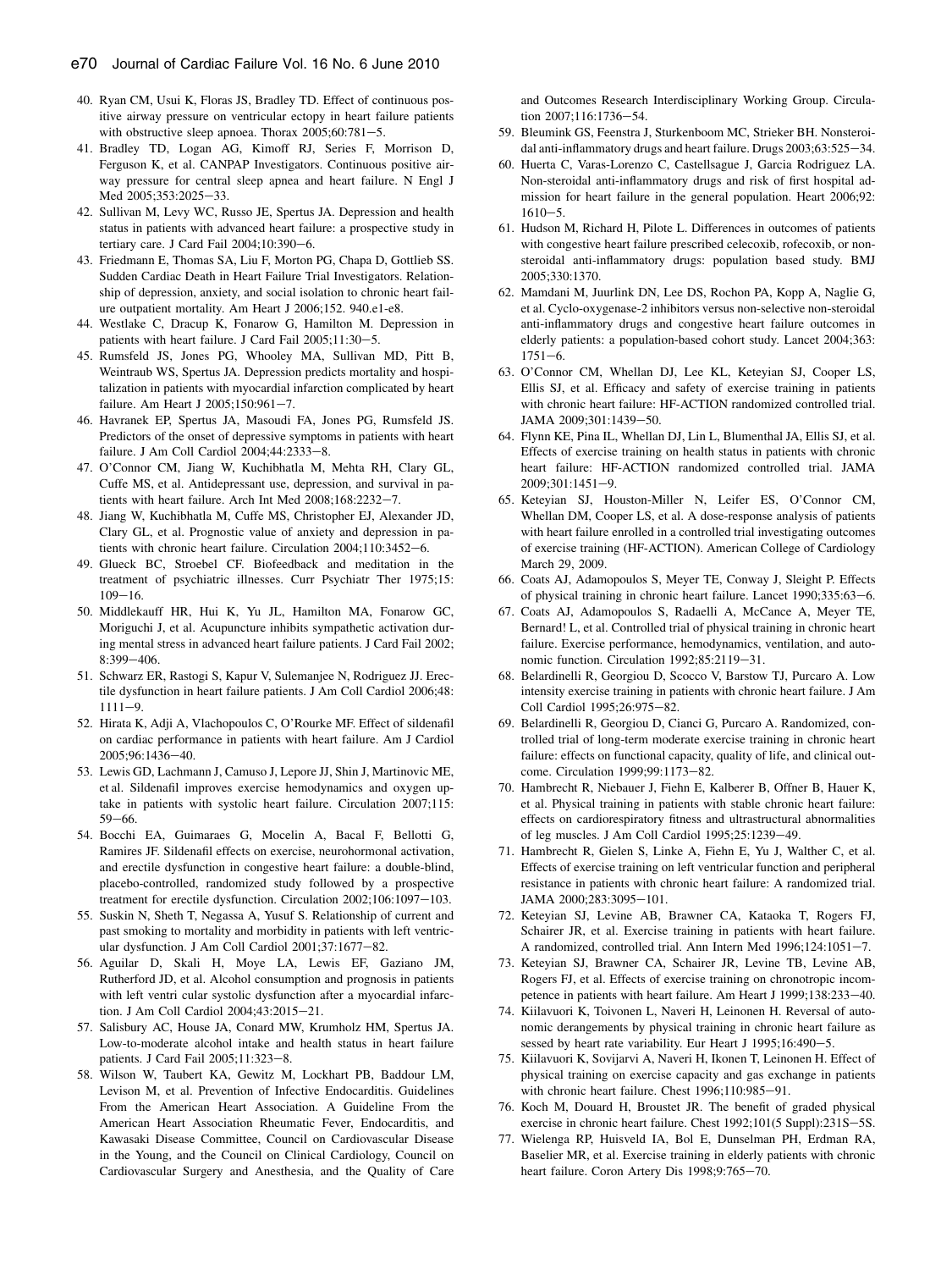- <span id="page-10-0"></span>78. Willenheimer R, Erhardt L, Cline C, Rydberg E, Israelsson B. Exercise training in heart failure improves quality of life and exercise capacity. Eur Heart J 1998;19:774-81.
- 79. Kiilavuori K, Naveri H, Leinonen H, Harkonen M. The effect of physical training on hormonal status and exertional hormonal response in patients with chronic congestive heart failure. Eur Heart  $J 1999; 20:456-64.$
- 80. Adamopoulos S, Piepoli M, McCance A, Bernard! L, Rocadaelli A, Ormerod O, et al. Comparison of different methods for assessing sympathovagal balance in chronic congestive heart failure secondary to coronary artery disease. Am J Cardiol 1992;70:1576-82.
- 81. Adamopoulos S, Ponikowski P, Cerquetani E, Piepoli M, Rosano G, Sleight P, et al. Orcadian pattern of heart rate variability in chronic heart failure patients. Effects of physical training. Eur Heart J 1995:16:1380-6.
- 82. Radaelli A, Coats AJ, Leuzzi S, Piepoli M, Meyer TE, Calciati A, et al. Physical training enhances sympathetic and parasympathetic control of heart rate and peripheral vessels in chronic heart failure. Clin Sci (Lond) 1996;91:92-4.
- 83. Katz SD, Yuen J, Bijou R, LeJemtel TH. Training improves endothelium-dependent vasodilation in resistance vessels of patients with heart failure. J Appl Physiol  $1997;82:1488-92$ .
- 84. Tyni-Lenne R, Gordon A, Jansson E, Bermann G, Sylven C. Skeletal muscle endurance training improves peripheral oxidative capacity, exercise tolerance, and health-related quality of life in women with chronic congestive heart failure secondary to either ischemic cardiomyopathy or idiopathic dilated cardiomyopathy. Am J Cardiol 1997;  $80:1025-9.$
- 85. Hambrecht R, Wolf A, Gielen S, Linke A, Hofer J, Erbs S, et al. Effect of exercise on coronary endothelial function in patients with coronary artery disease. N Engl J Med 2000;342:454-60.
- 86. Ehsani AA, Heath GW, Hagberg JM, Sobel BE, Holloszy JO. Effects of 12 months of intense exercise training on ischemic ST-segment depression in patients with coronary artery disease. Circulation 1981;  $64:1116-24.$
- 87. Schuler G, Hambrecht R, Schlierf G, Grunze M, Methfessel S, Hauer K, et al. Myocardial perfusion and regression of coronary artery disease in patients on a regimen of intensive physical exercise and low fat diet. J Am Coll Cardiol 1992;19:34-42.
- 88. Schuler G, Hambrecht R, Schlierf G, Niebauer J, Hauer K, Neumann J, et al. Regular physical exercise and low-fat diet. Effects on progression of coronary artery disease. Circulation 1992;86:1-11.
- 89. Niebauer J, Hambrecht R, Marburger C, Hauer K, Velich T, von Hodenberg E, et al. Impact of intensive physical exercise and low-fat diet on collateral vessel formation in stable angina pectoris and angiographically confirmed coronary artery disease. Am J Cardiol 1995;76:771-5.
- 90. McKelvie RS, Teo KK, Roberts R, McCartney N, Humen D, Montague T, et al. Effects of exercise training in patients with heart failure: the Exercise Rehabilitation Trial (EXERT). Am Heart J 2002; 144:23-30.
- 91. Szlachcic J, Massie BM, Kramer BL, Topic N, Tubau J. Correlates and prognostic implication of exercise capacity in chronic congestive heart failure. Am J Cardiol 1985;55:1037-42.
- 92. Mancini DM, Eisen H, Kussmaul W, Mull R, Edmunds LH Jr, Wilson JR. Value of peak exercise oxygen consumption for optimal timing of cardiac transplantation in ambulatory patients with heart failure. Circulation 1991;83:778-86.
- 93. Stelken AM, Younis LT, Jennison SH, Miller DD, Miller LW, Shaw LJ, et al. Prognostic value of cardiopulmonary exercise testing using percent achieved of predicted peak oxygen uptake for patients with ischemic and dilated cardiomyopathy. J Am Coll Cardiol 1996;  $27:345 - 52.$
- 94. Myers J. Effects of exercise training on abnormal ventilatory responses to exercise in patients with chronic heart failure. Congest Heart Fail 2000;6:243-9.
- 95. Franciosa JA, Park M, Levine TB. Lack of correlation between exercise capacity and indexes of resting left ventricular performance in heart failure. Am J Cardiol 1981;47:33-9.
- 96. Higginbotham MB, Morris KG, Conn EH, Coleman RE, Cobb FR. Determinants of variable exercise performance among patients with severe left ventricular dysfunction. Am J Cardiol 1983;51:52-60.
- 97. Conn EH, Williams RS, Wallace AG. Exercise responses before and after physical conditioning in patients with severely depressed left ventricular function. Am J Cardiol 1982;49:296-300.
- 98. Wilson JR, Martin JL, Schwartz D, Ferraro N. Exercise intolerance in patients with chronic heart failure: role of impaired nutritive flow to skeletal muscle. Circulation 1984;69:1079-87.
- 99. Sullivan MJ, Knight JD, Higginbotham MB, Cobb FR. Relation between central and peripheral hemodynamics during exercise in patients with chronic heart failure. Muscle blood flow is reduced with maintenance of arterial perfusion pressure. Circulation 1989;80:769-81.
- 100. Palmer RM, Ferrige AG, Moncada S. Nitric oxide release accounts for the biological activity of endothelium-derived relaxing factor. Nature  $1987:327:524-6$ .
- 101. Ignarro LJ, Buga GM, Wood KS, Byrns RE, Chaudhuri G. Endothelium-derived relaxing factor produced and released from artery and vein is nitric oxide. Proc Natl Acad Sci USA 1987;84:9265-9.
- 102. Kubo SH, Rector TS, Bank AJ, Williams RE, Heifetz SM. Endothelium-dependent vasodilation is attenuated in patients with heart failure. Circulation 1991;84:1589-96.
- 103. Hornig B, Maier V, Drexler H. Physical training improves endothelial function in patients with chronic heart failure. Circulation 1996;93:  $210 - 4$ .
- 104. Hambrecht R, Fiehn E, Weigl C, Gielen S, Hamann C, Kaiser R, et al. Regular physical exercise corrects endothelial dysfunction and improves exercise capacity in patients with chronic heart failure. Circulation 1998;98:2709-15.
- 105. Wilson JR, Mancini DM, Dunkman WB. Exertional fatigue due to skeletal muscle dysfunction in patients with heart failure. Circulation 1993;87:470-5.
- 106. Wiener DH, Fink LI, Maris J, Jones RA, Chance B, Wilson JR. Abnormal skeletal muscle bioenergetics during exercise in patients with heart failure: role of reduced muscle blood flow. Circulation 1986;73:1127-36.
- 107. Massie BM, Conway M, Rajagopalan B, Yonge R, Frostick S, Ledingham J, et al. Skeletal muscle metabolism during exercise under ischemic conditions in congestive heart failure. Evidence for abnormalities unrelated to blood flow. Circulation 1988;78:320-6.
- 108. Lipkin DP, Jones DA, Round JM, Poole-Wilson PA. Abnormalities of skeletal muscle in patients with chronic heart failure. Int J Cardiol 1988:18:187-95.
- 109. Mancini DM, Coyle E, Coggan A, Beltz J, Ferraro N, Montain S, et al. Contribution of intrinsic skeletal muscle changes to 31P NMR skeletal muscle metabolic abnormalities in patients with chronic heart failure. Circulation 1989;80:1338-46.
- 110. Sullivan MJ, Green HJ, Cobb FR. Skeletal muscle biochemistry and histology in ambulatory patients with long-term heart failure. Circulation 1990;81:518-27.
- 111. Sullivan MJ, Higginbotham MB, Cobb FR. Increased exercise ventilation in patients with chronic heart failure: intact ventilatory control despite hemodynamic and pulmonary abnormalities. Circulation 1988;77:552-9.
- 112. Piepoli MF. Exercise training in heart failure. Curr Heart Fail Rep 2006:3:33-40.
- 113. Lindenfeld J. Prevalence of anemia and effects on mortality in patients with heart failure. Am Heart J 2005;149:391-401.
- 114. Abboud C, Lichtman MA. Structure of the marrow. In: Beuier ELM, Coller BS, Kipps TJ, editors. Williams Hematology. New York NY: McGraw Hill; 1995. p. 25-38.
- 115. Adams KF, Patterson JH, Pina I, Ghali JK, Mehra MR, Oren RM, et al. STAMINA-HFP (Study of anemia in a heart failure population) regis try: rationale, design and patient characteristics. J Card Failure 2003;9(Suppl):S73.
- 116. Wagoner LE, Butler J, Oren RM, Ghali JK, Pina I, Miller AB, et al. Anemia is common in patients with heart failure seen in specialty and community cardiology clinics: results from the STAMINA-HFP